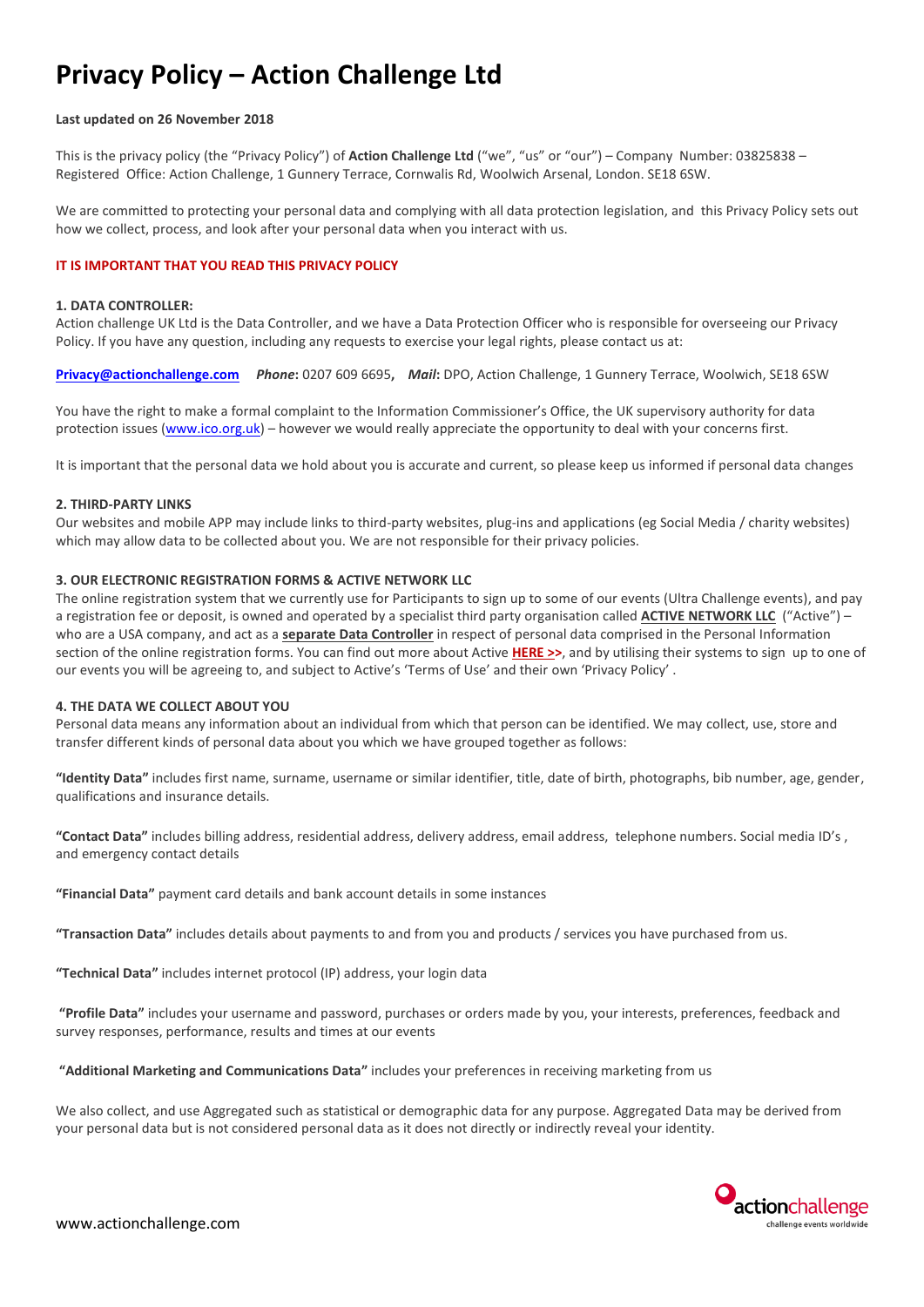We may also collect personal data that includes "Sensitive" or "Special Categories" of personal data, such as: dietary requirements, details about your race or ethnicity, information about your health, and certain medical information (which is only ever used to look after your 'best interests' whilst taking part within one of our events)

## **5. IF YOU FAIL TO PROVIDE PERSONAL DATA**

Where we need to collect personal data by law, or under the terms of a contract that we have with you surrounding one of our Events and you fail to provide that data when requested - we may not be able to perform the contract for you to join that Event. We will notify you if this is the case at the time.

## **6. HOW IS YOUR PERSONAL DATA COLLECTED?**

We use different methods to collect data from and about you including through:

**Direct interactions** - You may give us your Identity Data, Contact Data and Financial Data by filling in forms or by corresponding by post, phone, and email or otherwise. This includes personal data you provide when you:

- Visit one of our websites
- Sign up to one of our Events or Challenges
- Provide additional pre-Event information
- Take part within one of our Events as a participant and customer
- Work or volunteer on one of our Events
- Utilise our mobile App
- Communicate with us via email or via other electronic means
- enter a competition, promotion or survey;
- give s some feedback;

**Automated interactions -** As you interact with our websites and our mobile APP, we may collect Data about your equipment, and browsing actions.

### **7. HOW WE USE YOUR PERSONAL DATA**

We will only use your personal data when the law allows us to. Generally we will use your personal data:

**-**Where we need to perform the contract that we are about to enter into or have entered into with you.

- Where it is necessary for our Legitimate Interests, and your interests as a customer of us, and fundamental rights do not override those interests.

- Where we need to Comply with a Legal or Regulatory Obligation.
- Where we are looking after your best interest and personal welfare (ie medical type matters and data)
- Where you have given us Consent to use components of your personal data

Generally, We do not rely on consent as a legal basis for processing your personal data other than in relation to sending marketing information sent by us to you beyond 3 years after you have signed up to take part in an Event with us, and for any third party direct marketing communications to you via email or text message. You have the right to withdraw consent to marketing at any time.

### **8. PURPOSES FOR WHICH WE WILL USE YOUR PERSONAL DATA**

Set out below is a summary of the ways we plan to use your personal data, and which of the lawful bases we rely on to do so. We have also identified what our Legitimate Interests are where appropriate and the period for which we retain your personal data.

**Note** - We may process your personal data for more than one lawful ground depending on the specific purpose for which we are using your data.

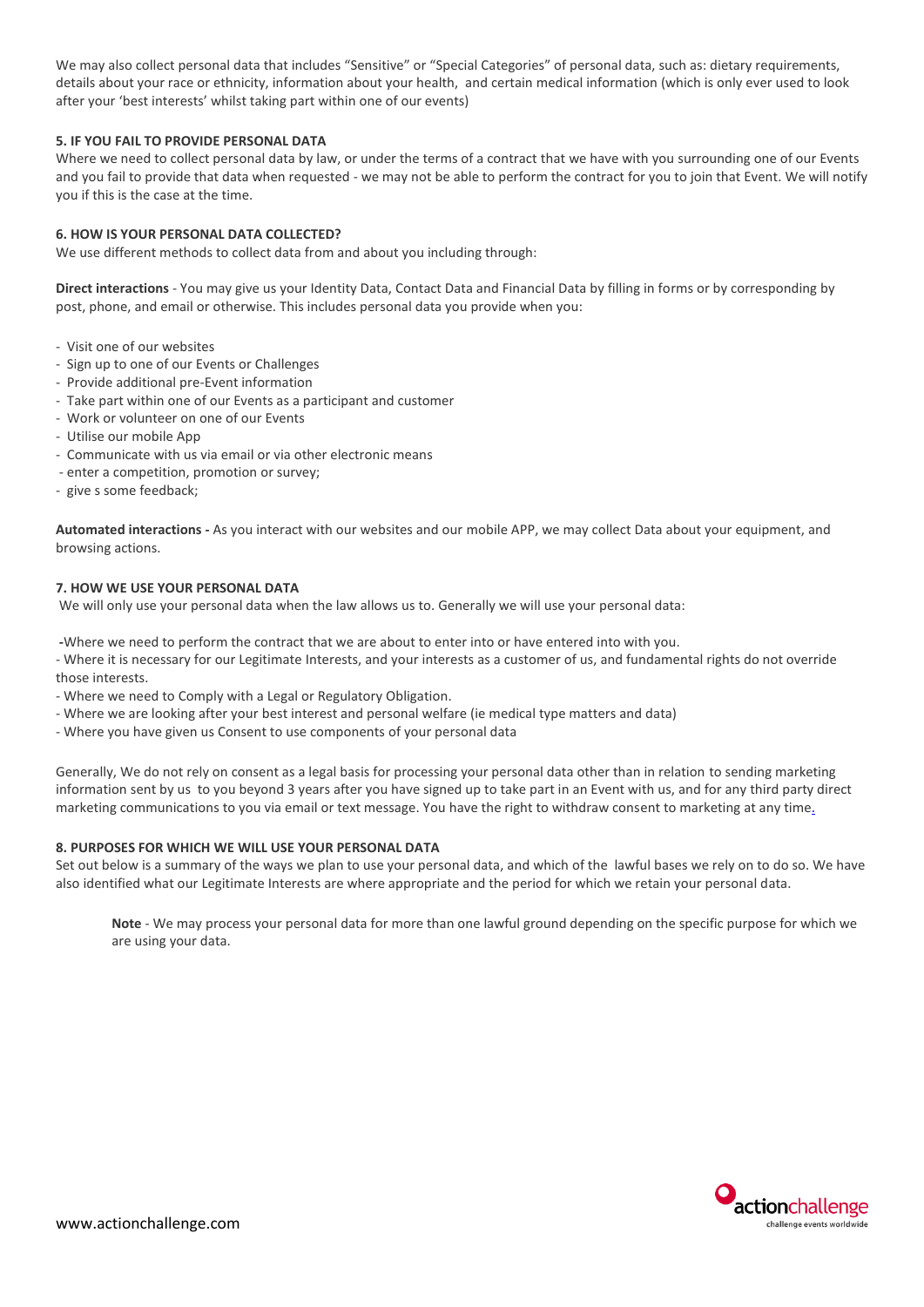| <b>Purpose/Activity</b>                                                                                                                                                                                                                                           | <b>Type of data</b>                                                                                                                                        | Lawful basis for processing including basis of<br><b>Legitimate Interest</b>                                                                                                                                                                           | <b>Retention period (not</b><br>exceeding)                                                                                |
|-------------------------------------------------------------------------------------------------------------------------------------------------------------------------------------------------------------------------------------------------------------------|------------------------------------------------------------------------------------------------------------------------------------------------------------|--------------------------------------------------------------------------------------------------------------------------------------------------------------------------------------------------------------------------------------------------------|---------------------------------------------------------------------------------------------------------------------------|
| To apply to participate, or<br>to participate, or to<br>organise a team, in any of<br>our events                                                                                                                                                                  | (a) Identity Data<br>(b) Contact Data<br>(c) Transaction Data<br>(d) Technical Data<br>(e) Profile Data<br>(f) Marketing and<br><b>Communications Data</b> | (a) Performance of a Contract with you<br>(b) Legitimate Interests (We need this data to be able<br>to allow you to participate in our events.                                                                                                         | 5 years from last<br>application to participate                                                                           |
| To facilitate and publish<br>the results of our events                                                                                                                                                                                                            | (a) Identity Data<br>(b) Profile Data                                                                                                                      | (a) Legitimate Interests (we need the ability to publish<br>and store the challenge results after the Specific Event<br>and keep a historic log of this data all for the purpose<br>of staging the event(s) and for archival and historic<br>research. | 10 years                                                                                                                  |
| To film and/or otherwise<br>record our events and to<br>take photographs and<br>record footage of our<br>events                                                                                                                                                   | (a) Identity Data                                                                                                                                          | (a) Legitimate Interests (we need the ability to publish,<br>display, sell and distribute our events)                                                                                                                                                  | In perpetuity                                                                                                             |
| To invite you to<br>participate, and for you<br>to participate, in our<br>hospitality & to join other<br>similar Events.                                                                                                                                          | (a) Identity Data<br>(b) Contact Data<br>(c) Marketing and<br><b>Communications Data</b>                                                                   | (a) Performance of a Contract with you.<br>(b) Legitimate Interests (we need this data to be able<br>to give you the option to attend, and to provide you<br>with, good hospitality and special deals as a valued<br>customer).                        | 3 years since the last<br>time that you signed up<br>to take part within one of<br>our Events.                            |
| To register you as a new<br>customer (not otherwise<br>dealt with in this table)                                                                                                                                                                                  | (a) Identity Data<br>(b) Contact Data                                                                                                                      | (a) Performance of a Contract with you<br>(b) Legitimate Interests (to provide you with customer<br>services).                                                                                                                                         | 3 years from last<br>registration as a<br>customer or last<br>interaction with Us as a<br>customer, whichever is<br>later |
| To process and deliver<br>your order including:<br>(a) Manage payments,<br>fees and charges; and<br>(b) Collect and recover<br>money owed to us                                                                                                                   | (a) Identity Data<br>(b) Contact Data<br>(c) Financial Data<br>(d) Transaction Data<br>(e) Marketing and<br><b>Communications Data</b>                     | (a) Performance of a Contract with you<br>(b) Necessary for Our Legitimate Interests (to recover<br>debts due to Us)<br>(c) Necessary to Comply with a Legal or Regulatory<br>Obligation (including for tax and consumer protection<br>purposes).      | 3 years from order<br>completion                                                                                          |
| To manage Our<br>relationship with you<br>which will include: (a)<br>Notifying you about<br>changes to Our terms or<br>Privacy Policy<br>(b) Asking you to leave a<br>review or take a survey<br>(c) dealing with any<br>complaints and responding<br>to feedback | (a) Identity Data<br>(b) Contact Data<br>(c) Profile Data<br>(d) Marketing and<br><b>Communications Data</b>                                               | (a) Performance of a Contract with you<br>(b) Necessary to Comply with a Legal or Regulatory<br>Obligation<br>(c) Necessary for Our Legitimate Interests (to keep our<br>records updated and to study how customers use our<br>products/services)      | 5 years from last<br>correspondence                                                                                       |

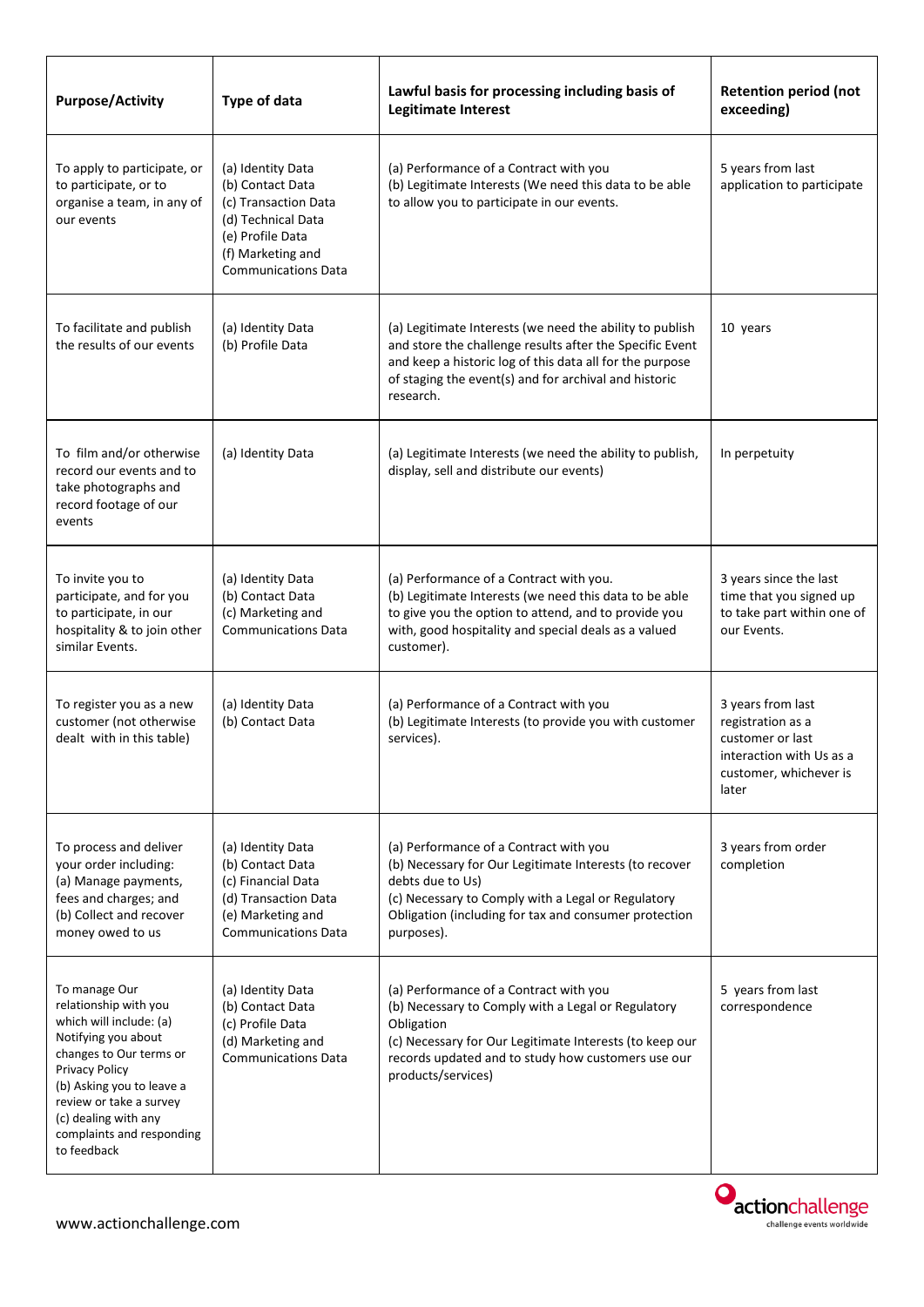| To enable you to partake<br>in a prize draw,<br>competition or complete<br>a survey                                                                   | (a) Identity Data<br>(b) Contact Data<br>(c) Profile Data<br>(d) Usage Data<br>(e) Marketing and<br><b>Communications Data</b> | (a) Performance of a Contract with you<br>(b) Necessary for Our Legitimate Interests (to study<br>how customers use our products/services, to develop<br>them and grow our business)                                                                     | 3 years from prize draw,<br>competition or survey                                                                                            |
|-------------------------------------------------------------------------------------------------------------------------------------------------------|--------------------------------------------------------------------------------------------------------------------------------|----------------------------------------------------------------------------------------------------------------------------------------------------------------------------------------------------------------------------------------------------------|----------------------------------------------------------------------------------------------------------------------------------------------|
| To use data analytics to<br>improve the Site and Our<br>products/services,<br>marketing, customer<br>relationships and<br>experiences                 | (a) Technical Data<br>(b) Usage Data                                                                                           | (a) Necessary for Our Legitimate Interests (to define<br>types of customers for Our products and services, to<br>keep the Site updated and relevant, to develop Our<br>business and to inform Our marketing strategy)                                    | 3 years from collection of<br>data                                                                                                           |
| To make suggestions and<br>recommendations to you<br>about Events or services<br>that may be of interest to<br>you.                                   | (a) Identity Data<br>(b) Contact Data<br>(c) Technical Data<br>(d) Usage Data<br>(e) Profile Data                              | (a) Necessary for Our Legitimate Interests (to develop<br>our products/services and grow our business and to<br>provide you with the opportunity tojpin our Events.                                                                                      | 3 years from last<br>unsuccessful ballot<br>application or 3 years<br>from last participation in<br>one of Our events,<br>whichever is later |
| For event logistics and<br>operational purposes<br>(including emergency<br>service access routes,<br>personal care plans and<br>public access routes) | (a) Identity Data<br>(b) Contact Data                                                                                          | (a) Necessary for Our Legitimate Interests (for ensuring<br>that the event logistics are in place to ensure<br>successful staging of Our events)<br>(b) Necessary to Comply with a Legal or Regulatory<br>Obligation (safety and security and insurance) | 3 years from the event to<br>which the data relates                                                                                          |

## **9. MARKETING**

We will get your express opt-in consent before we share your personal data with any company outside Action Challenge for marketing purposes. You can ask us or third parties to stop sending you marketing messages at any time. Where you opt out of receiving these marketing messages, this will not apply to personal data provided to us as a result of product/service/event purchases or experiences.

### **10. COOKIES**

You can set your browser to refuse all or some browser cookies, or to alert you when websites set or access cookies. If you disable or refuse cookies, please note that some parts of the Site may become inaccessible or not function properly.

## **11. CHANGE OF PURPOSE**

We will only use your personal data for the purposes for which we collected it, unless we reasonably consider that We need to use it for another reason and that reason is compatible with the original purpose If We need to use your personal data for an unrelated purpose, we will notify you and explain the legal basis which allows us to do so. Please note that We may process your personal data without your knowledge or consent, in compliance with the above rules, where this is required or permitted by law.

### **12. DISCLOSURES OF YOUR PERSONAL DATA**

We may have to share your personal data with the parties set out in the table above. We require all third parties to respect the security of your personal data and to treat it in accordance with the law. We do not allow our third-party service providers to use your personal data for their own purposes and only permit them to process your personal data for specified purposes and in accordance with our instructions.

### **13. INTERNATIONAL TRANSFERS**

Some of our external third parties are based outside the EEA so their processing of your personal data will involve a transfer of data outside the EEA. Such destinations may not have laws which protect your information to the same extent as in the EEA. Whenever we transfer your personal data out of the EEA, We ensure a similar degree of protection is afforded.